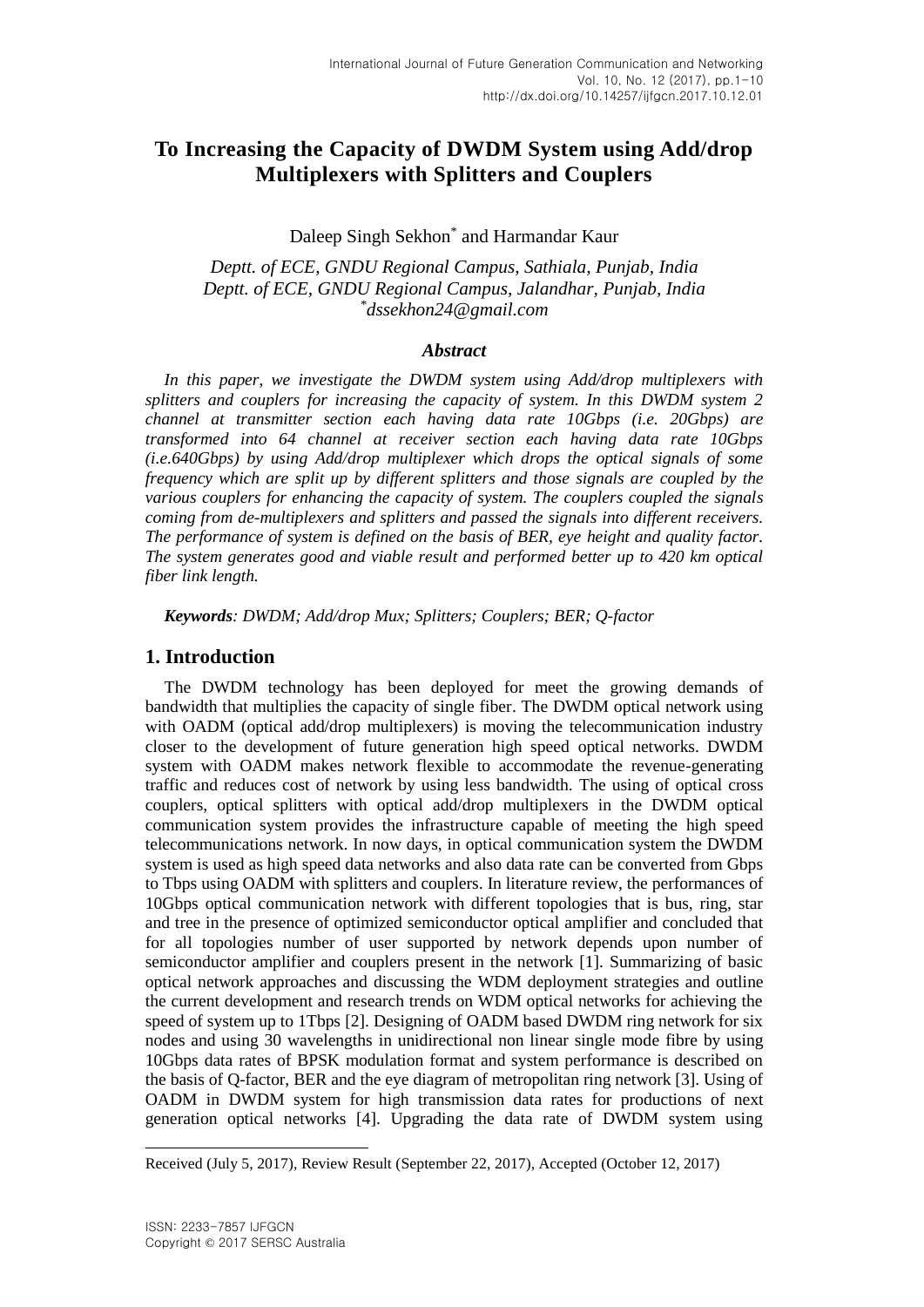ADD/drop multiplexers along with couplers and the system data is converted from 20Gbps to 160Gbps at 180 km link length [5]. Analysis the performances of Wavelength Division multiplexing optical networks with two novels Add/drop multiplexers along using with self-healing techniques for making network reliable [6]. Designing of selfhealing access ring networks in DWDM system with cost saving, cross talk free with using bi-directional optical Add/drop multiplexers (OADM) in single fibre and finds that this architecture simplifies the hub complexity and also by using this networking model low cost components are employed at each node [7]. Studying of add/drop applications in fibre ring networks by using reconfigurable Add/drop multiplexers in a re-circulating loops by applying 7 cascaded Add/drop nodes at every 150km along the transmission path [8]. Design of 64 channels DWDM system with channel having a data rate of 20Gbps using Optimized modulation format to achieve system capacity up to 1.28Tbps. It was found that system having ultra high capacity of 1.28Tbps is expected to be more technically viable with use of only Optimized modulation format and this system is highly useful for high speed data processing computer networks [9]. To Investigate the principle of adding or dropping of channel by using Optical Add/drop multiplexers for an Orthogonal Frequency Division Multiplexing (OFDM) system and Integrated DWDM (IDWDM) systems [10].

# **2. System Design**

To investigate the performance of DWDM system using add/drop multiplexers with couplers and splitters to increasing the capacity of system. A simulation model of transforming the capacity of 20Gbps DWDM system to 640Gbps system is designed. It consists of Transmitter section, Wavelength adding/dropping and coupling section and Receiver section. The system performance is defined in terms of BER, Q-factor and eye height at 340 km and 420 km by using DCF of length 14.656 km where system generates good and favourable results. Block diagram of system set up as shown in Figure 1. In this diagram, Transmitter section transmit two different optical channel signals which is multiplexed by 2:1 multiplexer and passed through optical fiber then followed by optical amplifier and then further through Drop-Mux section which drops the different wavelength channels with 0.8nm equal channel spacing and also same wavelength channels which are dropped, added by using optical transmitter at Add-Mux section. Optical signal from add/drop section is passed into the 1:2 de-multiplexer which demultiplexed the signal. From Drop multiplexer section, dropped wavelength signal is further split up by different splitters present in splitter section from where signal is coupled to coupler section. Coupler section couples the optical signals from 1:2 demultiplexer and splitter section and passed the signal to receiver section for demodulating the signal into original form.



**Figure 1. Block Diagram of System Set Up**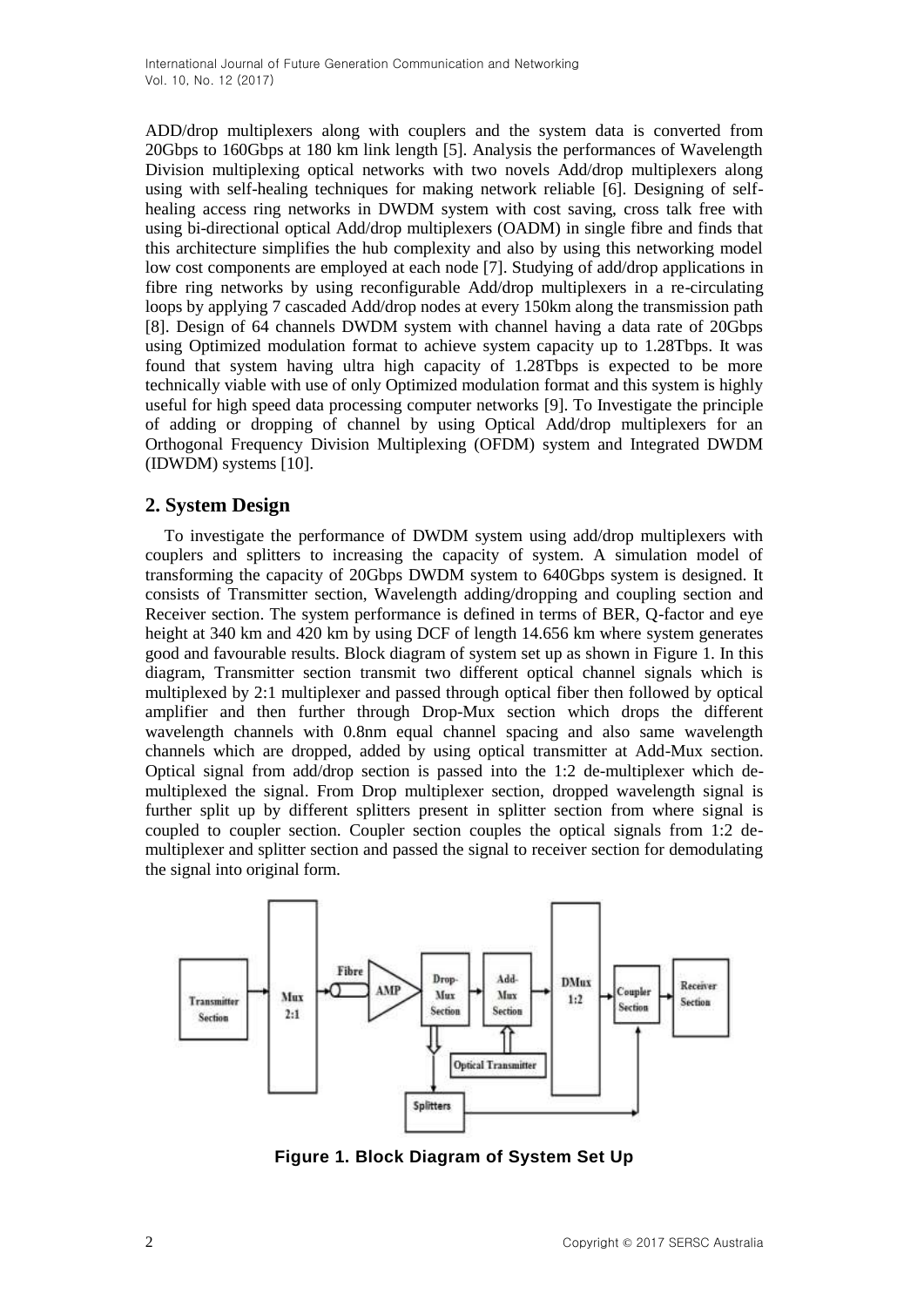| <b>System parameters</b>         | <b>Values</b>         |
|----------------------------------|-----------------------|
| Number of transmitting channel   | 2                     |
| Each channel data rate           | 10Gbps                |
| <b>Channels Frequency</b>        | 193.1THz and 193.4THZ |
| <b>Channel Spacing</b>           | 0.8 <sub>nm</sub>     |
| Attenuation                      | $0.2$ dB/km           |
| <b>Dispersion of SMF</b>         | 16.75 ps/nm/km        |
| User supported in system         | 64                    |
| Link length                      | 340, 420 km           |
| <b>DCF</b> length                | 14.656                |
| Add/Drop multiplexer frequencies | 193.2THz and 193.3THz |

### **Table 1. DWDM System Set Up Parameters using Add/Drop Multiplexers with Splitters and Couplers**

#### **2.1. Transmitter Section**

Transmitter section consists of 2 transmitter channel where each channels operating at its own frequency that is 193.1 THz and 193.4 THz respectively. The data rate of individual channel is 10Gbps and therefore total data rate at transmitting section is 20Gbps. Each transmitter channel include a Data source that is pseudo random sequence, RZ coder for coding the signal into Non return to zero format, Continuous wave laser source as an optical source which provides optical signal of particular frequency which modulates the electrical signal in the Modulator (Match zehnder) to convert electrical signal into optical signal. Then these two optical signals are multiplexed by 2:1 multiplexer then transmitted into optical fiber and then through Add–drop multiplexer which add or drop the frequencies with equal channel spacing of 0.8nm on demand. The transmitter section diagram for system set up as shown in Figure 2.



**Figure 2. Transmitter Section Diagram of System Set Up**

#### **2.2. Wavelength Add/drop and Coupling Section Design**

In DWDM networks for increasing capacity some traffic at intermediate points is dropped or added on demand by using add/drop multiplexers. Use of splitters with couplers increases capacity but also cost efficient system because lesser number of Add/drop multiplexer is required and this makes the system band efficient. In this section, two Add/drop multiplexers are used which add or drop the frequency channels of 193.2THz and193.3THz respectively with equal channel spacing that is 0.8nm. The dropped signal by Add/drop multiplexer is passed through splitters (that is 1:31 splitter)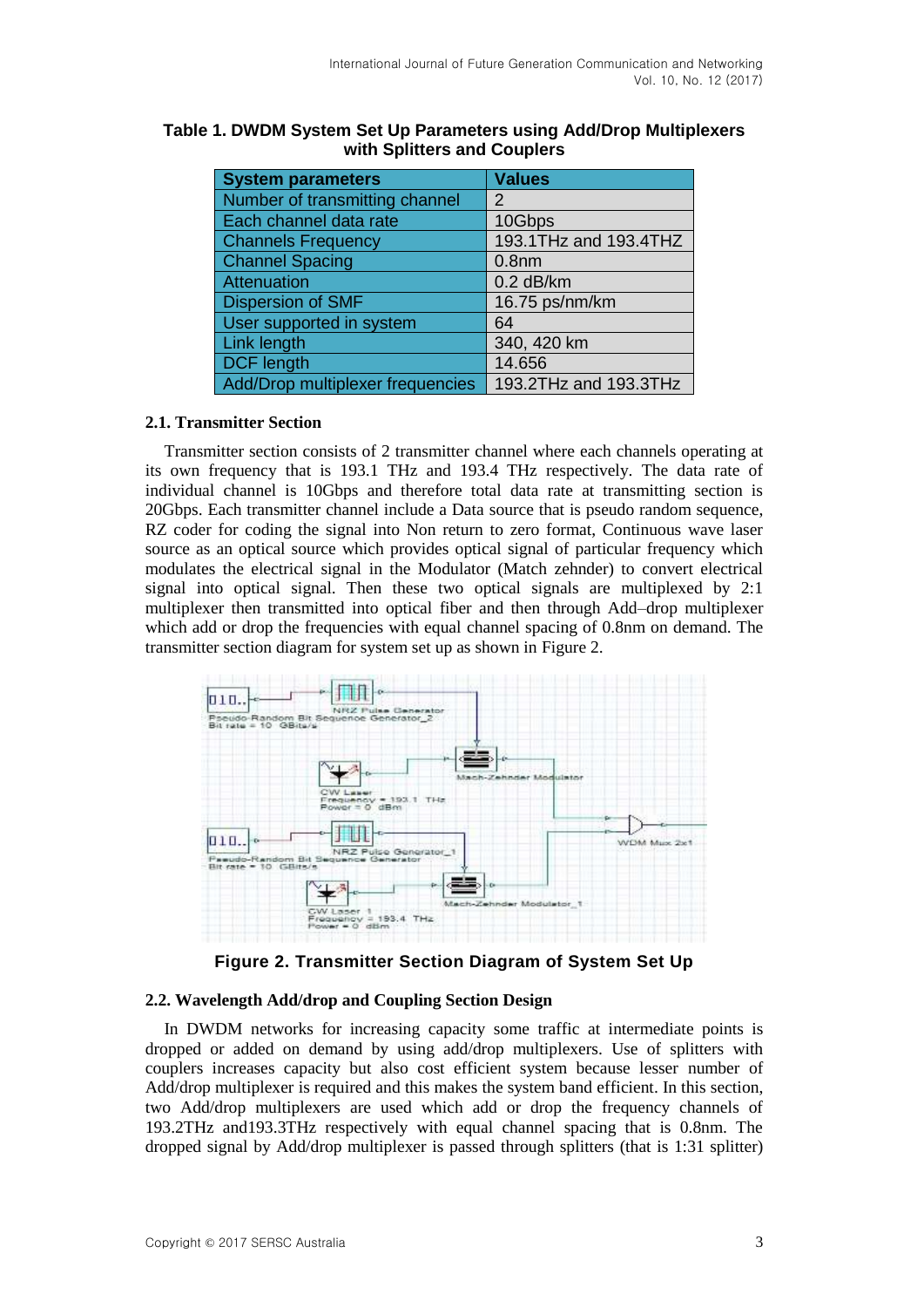which splits the signal into 1:31. The role of the splitters is same as de multiplexers to split the optical signal but de-multiplexers splits the signal into different frequencies as compared to splitters which splits the signal with same frequency. In this section two splitters are used to splitting 193.2THz and 193.3THz dropped frequency respectively, which is dropped by two drop multiplexers. Then those signals which are split up by different splitters are coupled by different couplers. Couplers used in this system have two input and two output ports. The first input port of coupler coupled the signal from 1:2 demultiplexers and second input port coupled the signal from splitters *i.e*. 62 optical signals which are split up by two 1:31 splitter are coupled by 62 couplers. The wavelength adding/dropping and coupling section set up diagram of system is shown in Figure 3. In this diagram, we give the example of using two 1:7 splitters and 14 couplers but actually in the designed system we used two 1:31 splitters and 62 couplers.



**Figure 3. Wavelength Add/drop and Coupling Section Set Up Diagram for System**

#### **2.3. Receiver Section**

At the receiver section, the two optical signals from transmitter section of data rate each 10Gbps (*i.e.* 20Gbps) are transformed into 64 optical signals of data rate each 10Gbps (*i.e.* 640Gbps) using add/drop multiplexers with splitters and couplers. So, at receiver section there is a 64 receivers' block which couples the optical signal from 62 different couplers. Each receiver block consists of PIN photodiode as a photo detector which converts optical signal into electrical signal, followed by low pass rectangular filter which filtered the electrical signal, 3R regenerator which regenerates and reconstruct the signal into original form and eye diagram analyzer. Eye diagram analyzer provides the output of system on the basis of Q-factor, BER (bit error rate) and eye opening at particular km where system generates good and viable results. The receiver diagram for system set up as shown in Figure 4.



**Figure 4. Receiver Set Up Diagram for System**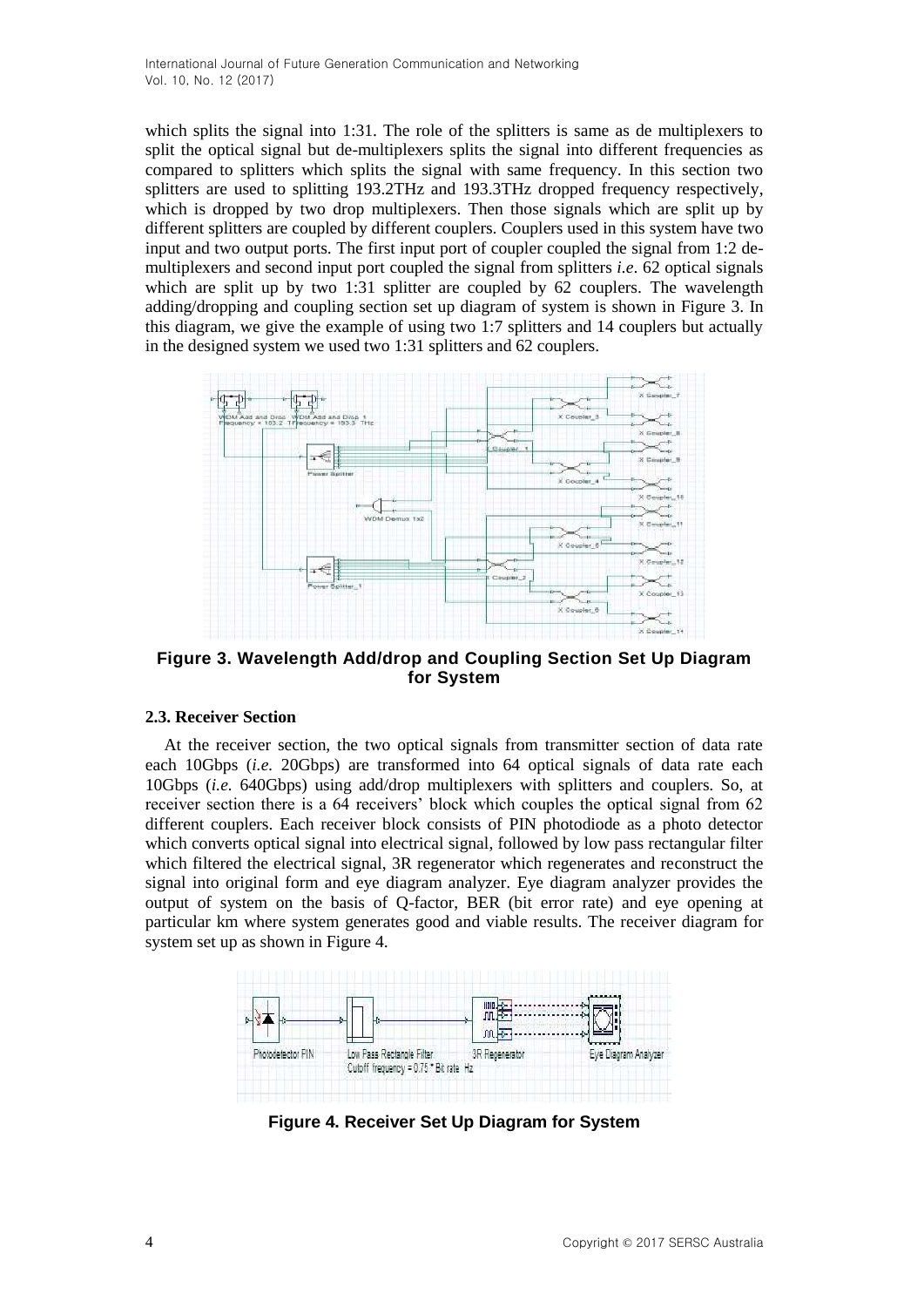### **3. Results and Discussion**

The DWDM system for increasing the capacity of system using Add/drop multiplexer with Splitters and Couplers for transforming the system from 20Gbps to 640Gbps is passed through optical fiber lengths of 340 km and 420 km respectively with DCF of length 14.656 km for compensating dispersion. In this system two transmitting channel each of 10Gbps data rate having frequencies 193.1THz and 193.4THz respectively is transmitted by two transmitter block which is multiplexed through 2:1 multiplexer and passed through the fiber then followed by add-drop multiplexers. The two Add/drop multiplexers dropped or added the frequency of 193.2THz and 193.3THz respectively and these two dropped frequencies are split up by two splitters into 1:31. These 62 optical signals from splitters are coupled into 62 couplers. Couplers one input port coupled the signal from de-multiplexers which de-multiplexed the signal coming from fiber and second port of coupler couples the signal from splitter and enhance the capacity of system. These signals are transformed into 64 receivers and each receivers receive 10Gbps data rate signal and transformed the bit rate of system from 20Gbps to 640Gbps. Eye diagram analyzer generates the output of system by analysis the eye diagram of different receivers in terms of Q-factor, BER and eye opening at 340 km and 420 km respectively where system generates good, acceptable results. But the system provides best results at 340 km where the values of Q-factor for all the receivers are approximately equal to 9 dB and also the system performance degrades beyond 420 km. The signal strength received at receiver 1 of DWDM system using add/drop multiplexer with splitters and couplers at 340 and 420 km link length as shown in eye diagram in Figure 5.



**Figure 5. Eye Diagram of Receiver 1 at 340 Km and 420 Km Link Length**

The signal strength received at receiver 16 of DWDM system using add/drop multiplexer with splitters and couplers at 340 and 420 km link length as shown in eye diagram in Figure 6.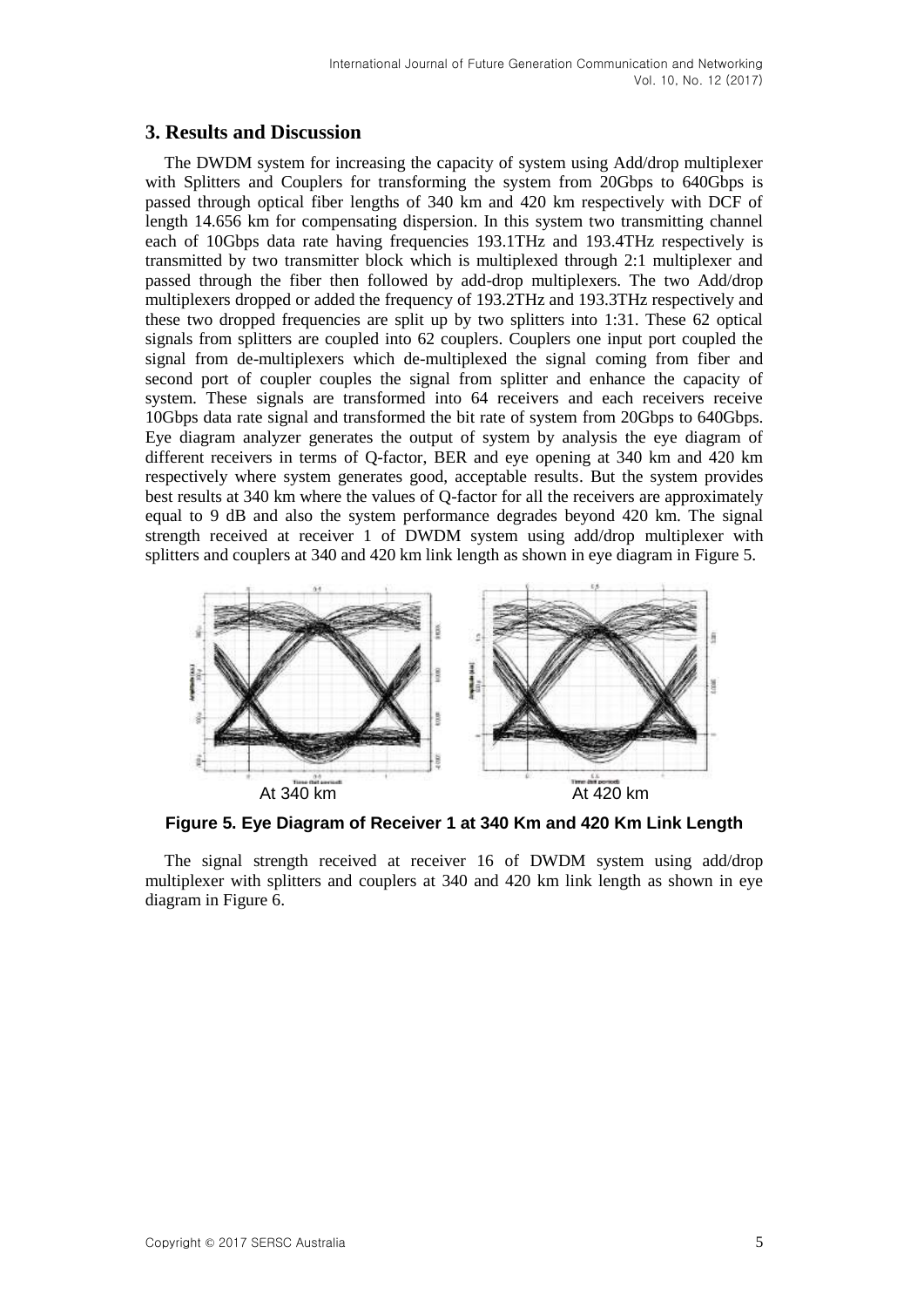

**Figure 6. Eye Diagram of Receiver 16 at 340 Km Aand 420 Km Link Length**

The signal strength received at receiver 32 of DWDM system using add/drop multiplexer with splitters and couplers at 340 and 420 km link length as shown in eye diagram in Figure 7.



**Figure 7. Eye Diagram of Receiver 32 at 340 Km and 420 Km Link Length**

The signal strength received at receiver 48 of DWDM system using add/drop multiplexer with splitters and couplers at 340 and 420 km link length as shown in eye diagram in Figure 8.



**Figure 8. Eye Diagram of Receiver 48 at 340 Km and 420 Km Link Length**

The signal strength received at receiver 64 of DWDM system using add/drop multiplexer with splitters and couplers at 340 and 420 km link length as shown in eye diagram in Figure 9.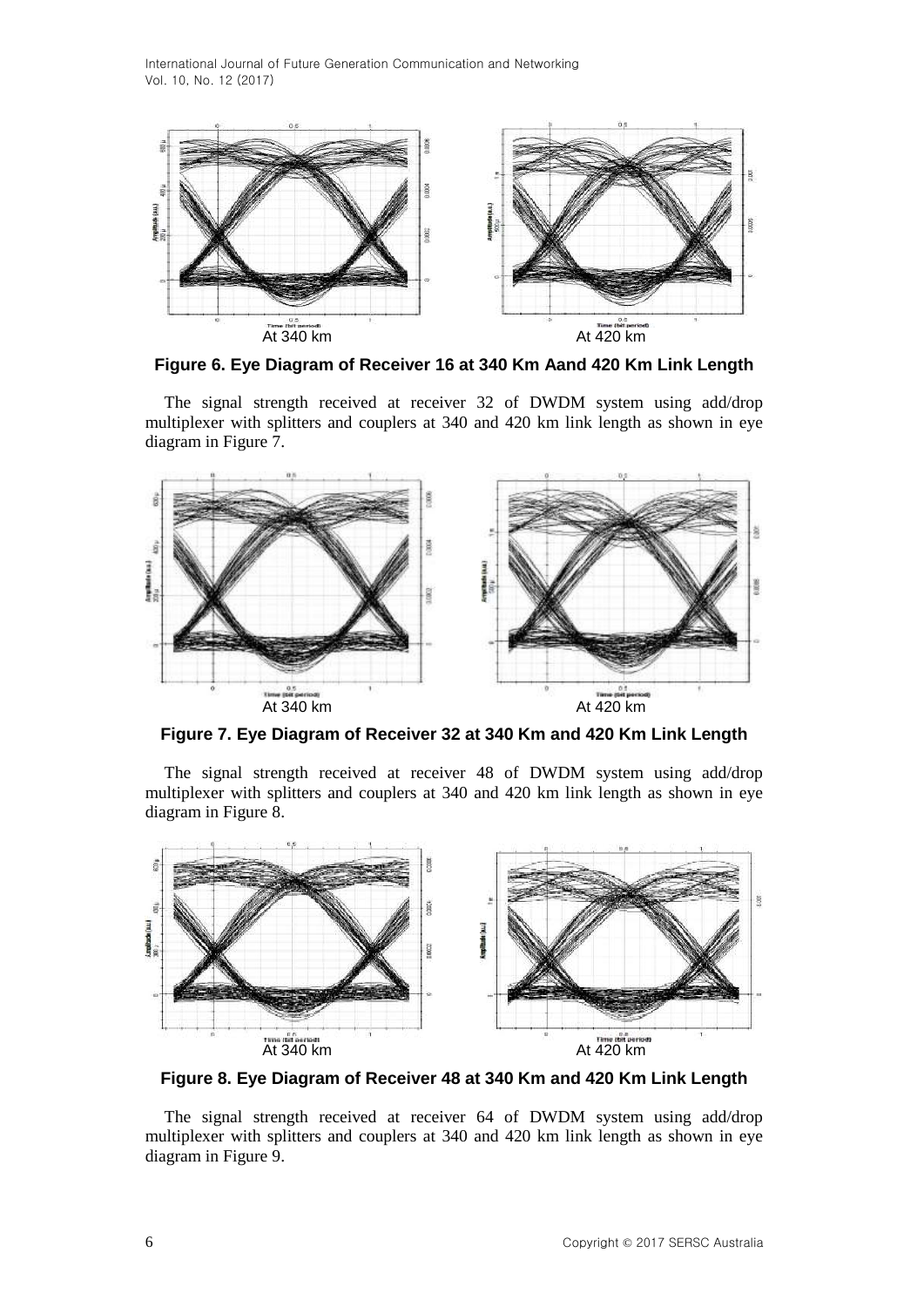

**Figure 9. Eye Diagram of Receiver 64 at 340 Km and 420 Km Link Length**

The results of DWDM system using Add/drop Multiplexers with splitters and couplers at 340, 420 and 500 km link length are shown graphically by plotting graph of Q-factors and BER values for different receivers as shown in Figure 10. and Figure11. respectively. Graph shows that system generates good, acceptable results at 340 km and 420 km, but the system provides best results at 340 km where the values of Q-factor for all the receivers are approximately equal to 9 dB and also the system performance degrades beyond 420 km (at 500 km).



**Figure 10. Comparison Graph of Q-Factor Values For Different Receiver Channels Of System At Different Km**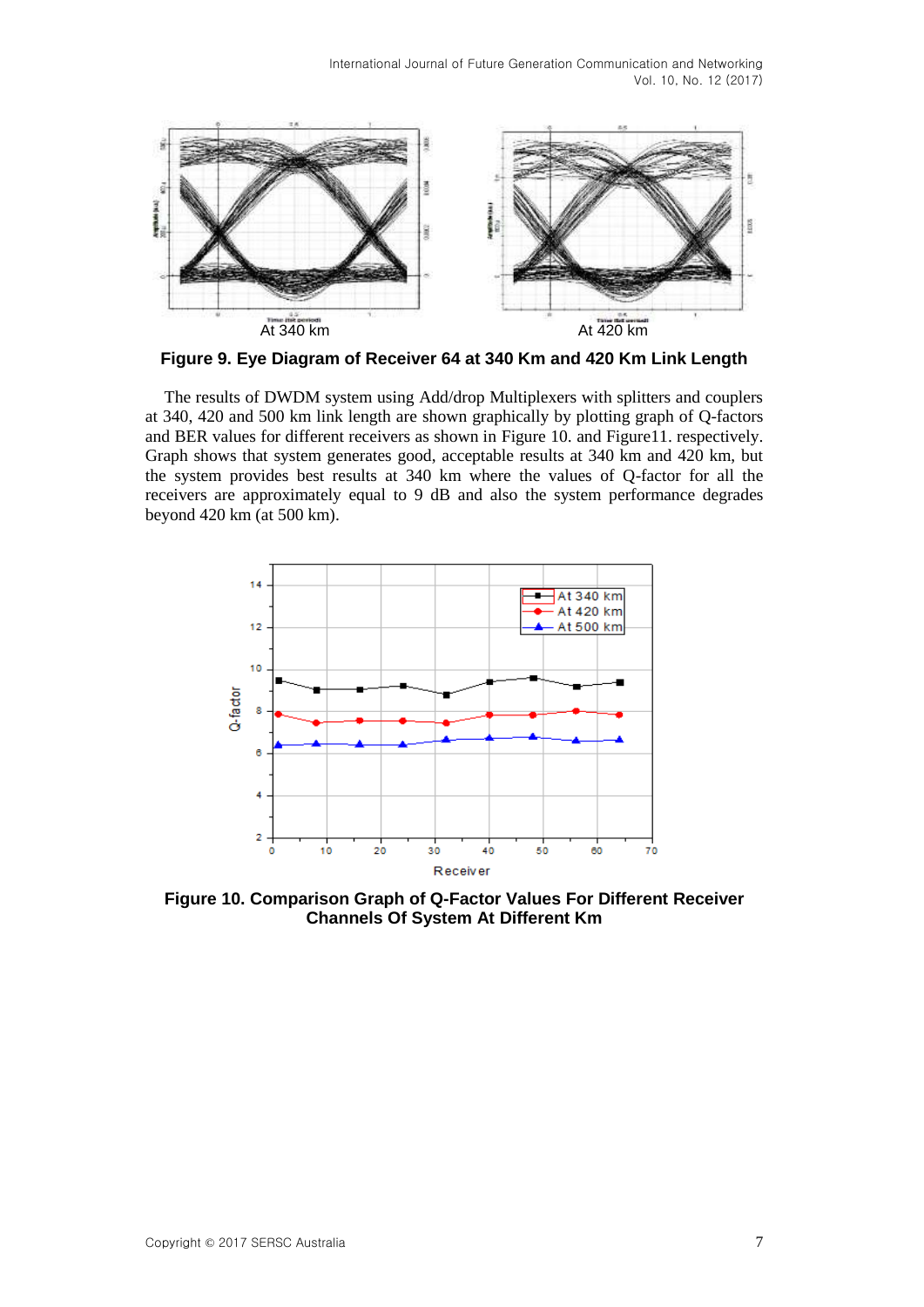

**Figure 11. Comparison Graph of BER values for Different Receiver Channels Of System at Different Km**

**Table 2. The Values of Q-Factor of Different Receivers Channel of System at Different Km Link Length, Where System Provides Good and Acceptable Results**

| <b>Receivers</b> | Q-factor at 340 km | Q-factor at 420 km |
|------------------|--------------------|--------------------|
| Receiver 1       | 9.51               | 7.88               |
| Receiver 8       | 9.05               | 7.48               |
| Receiver 16      | 9.06               | 7.58               |
| Receiver 24      | 9.24               | 7.57               |
| Receiver 32      | 8.82               | 7.47               |
| Receiver 40      | 9.43               | 7.85               |
| Receiver 48      | 9.62               | 7.84               |
| Receiver 56      | 9.20               | 8.04               |
| Receiver 64      | 9.40               | 7.86               |

#### **Table 3. The Values of BER of Different Receivers Channel of System at Different Km Link Length, Where System Provides Good and Acceptable Results**

| <b>Receivers</b>   | BER at 340 km   | BER at 420 km  |
|--------------------|-----------------|----------------|
| <b>Receiver 1</b>  | $8.89e^{-022}$  | $1.53e^{-015}$ |
| <b>Receiver 8</b>  | $6.47e^{-020}$  | $3.59e^{-014}$ |
| Receiver 16        | $6.18e^{-020}$  | $1.71e^{-014}$ |
| <b>Receiver 24</b> | $1.13e^{-020}$  | $1.77e^{-014}$ |
| <b>Receiver 32</b> | $5.35e^{-019}$  | $3.81e^{-014}$ |
| <b>Receiver 40</b> | $1.96e^{-021}$  | $1.93e^{-015}$ |
| <b>Receiver 48</b> | $3.02e^{-0.22}$ | $2.08e^{-015}$ |
| <b>Receiver 56</b> | $1.76e^{-020}$  | $4.22e^{-016}$ |
| Receiver 64        | $2.60e^{-021}$  | $1.86e^{-015}$ |